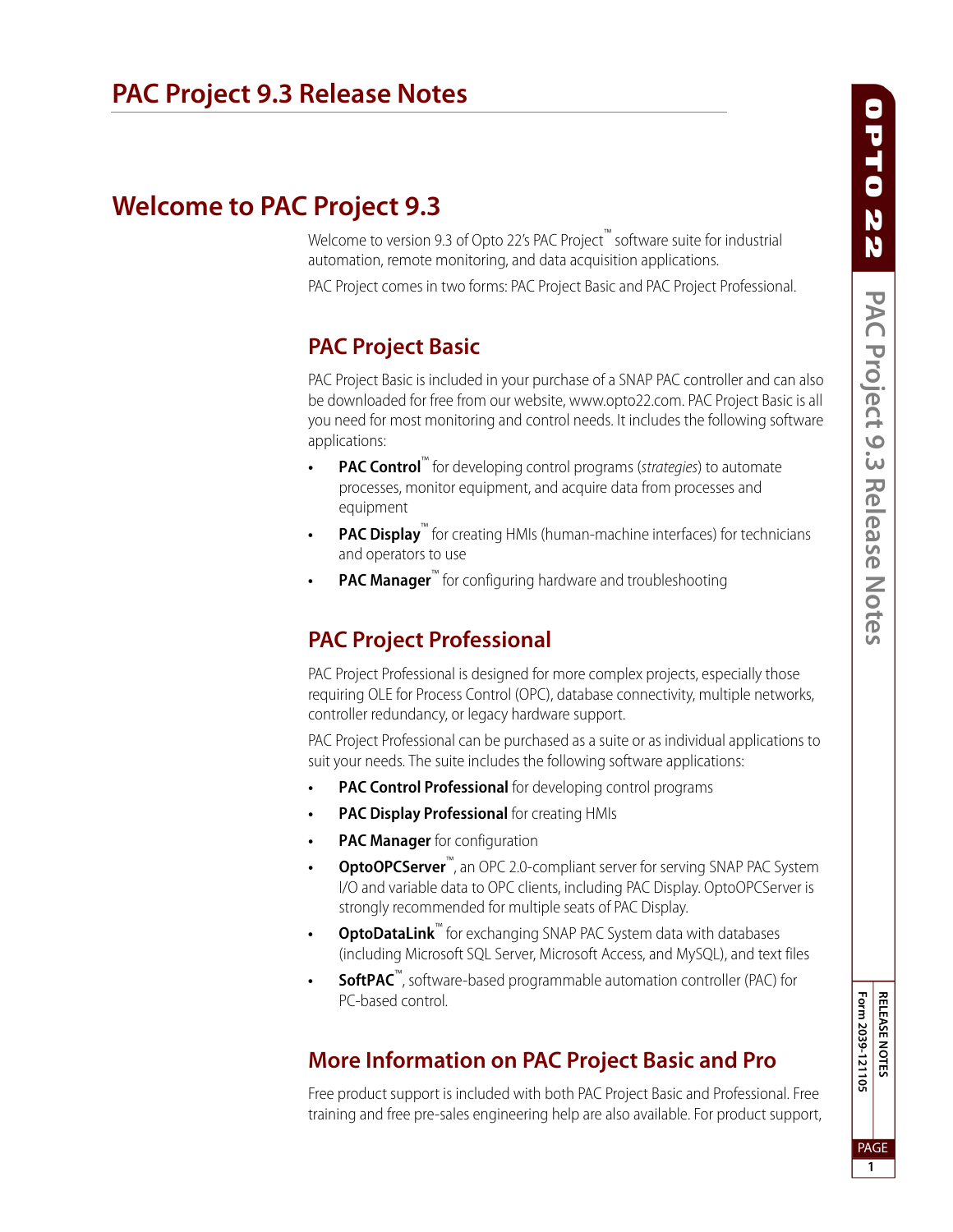see ["For Help" on page 6.](#page-5-0) For training, see our website under Support > Training or email training@opto22.com. For pre-sales engineering, call 1-800-321-6786 or 1-951-695-3000.

All PAC Project 9.3 software components run on Microsoft® Windows® XP, Vista, and Windows 7 workstations. See ["Installation Requirements" on page 4](#page-3-0).

PAC Project works with all SNAP PAC controllers, SNAP PAC brains, SNAP PAC racks, and SNAP I/O modules.

For more information about PAC Project Basic and Professional, see the following documents. The easiest way to find a document on our website, www.opto22.com, is to search on its form number.

- **•** [PAC Project Software Suite Data Sheet](http://www.opto22.com/documents/1699_PAC_Project_Data_Sheet.pdf), Opto 22 form 1699
- **•** [PAC Project Basic and Professional Comparison Chart](http://www.opto22.com/documents/1681_PAC_Project_Basic_Pro_Comparison_Chart.pdf), form 1681

### **Notes for Customers with Older Systems (ioProject and FactoryFloor)**

PAC Project is very similar to older Opto 22 software, but there are important things to know **before you install** and use it. If you're moving to the SNAP PAC System from legacy systems, be sure to read these documents first:

- **•** [PAC Project 8.0 Release Notes](http://www.opto22.com/documents/1680_PAC_Project_80_Release_Notes.pdf), form 1680. See the section, "Notes for ioProject and FactoryFloor Customers."
- **•** [SNAP PAC System Migration Technical Note](http://www.opto22.com/documents/1688_SNAP_PAC_System_Migration_Tech_Note.pdf), form 1688
- **•** (FactoryFloor customers only) [FactoryFloor to PAC Project Migration Technical Note,](http://www.opto22.com/documents/1688_SNAP_PAC_System_Migration_Tech_Note.pdf) form 1692

## **New Features and Enhancements for PAC Project Professional**

The powerful new SoftPAC™ software-based controller has been added to PAC Project Professional. SoftPAC allows you to use your computer as a full-featured programmable automation controller (PAC).

A number of enhancements have been added to the OptoDataLink application including expanded support for databases using ODBC drivers. And, there are enhancements to PAC Display and PAC Manager.

### **SoftPAC**

As a new component of PAC Project Pro 9.3 (and available as a separate download), SoftPAC is a software-based programmable automation controller (PAC) designed for PC-based control. SoftPAC gives you the choice of running your control strategy in a Microsoft Windows environment rather than on a standalone or rack-mounted hardware PAC.

SoftPAC is especially useful for applications requiring extended file storage, frequent access to files, math-intensive processes, or a large number of control flowcharts running at the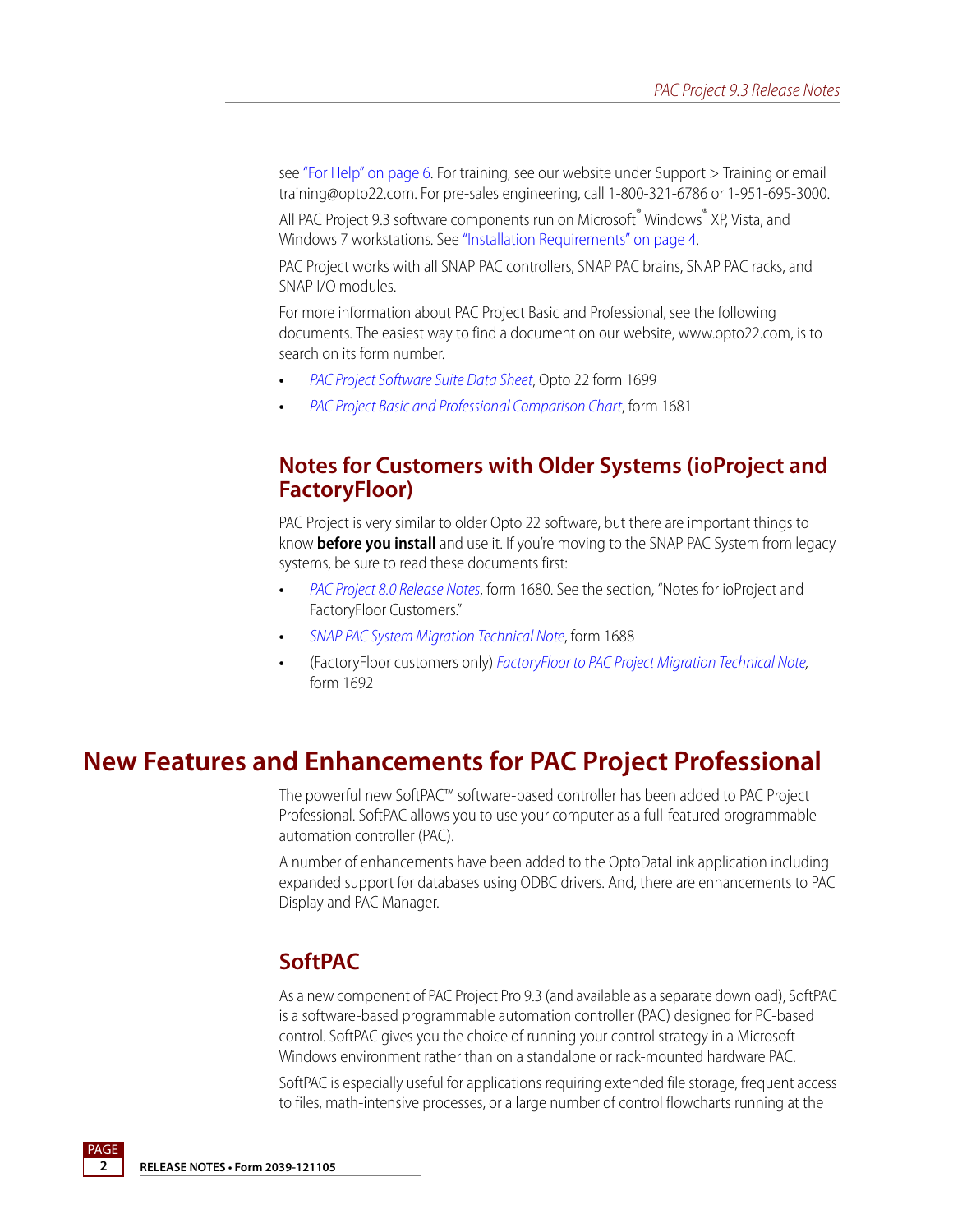same time. Using SoftPAC, you can take advantage of a PC's ability to quickly read and write to files as well as its greater space for data storage. SoftPAC handles large amounts of data because file operations are limited only by the size of the PC's hard drives and the available network volumes.

Just as with S-series and R-series controllers, SoftPAC is programmed using PAC Control. Because the same PAC Control strategy can run on both software and hardware controllers, you can begin developing your strategy without hardware.

## **OptoDataLink**

OptoDataLink now offers many more choices for database connectivity. Pre-9.3 support for popular databases such as Microsoft(R) SQL Server, Microsoft Access, and MySQL has been expanded to include Access 2007 & 2010, SQL Server 2008 & 2012, and MySQL 5.1. Also, OptoDataLink now allows you to connect to any database type that has an ODBC driver installed on your computer.

Additional OptoDataLink enhancements:

- **•** Tag selection for Opto 22 devices has a new interface with support for multiple selection and reordering.
- **•** Data links have a right-click menu that allows for duplication, renaming, and deletion.
- **•** Whole or partial tables can be written to Opto 22 devices without being broken down into individual element tags.

## **PAC Display**

The new View > Reset Dialog Positions menu item repositions the following dialogs to appear in the middle of the active display window: Alarm Points, Application Managers, Control Engines, Historic Logs, Event Log Viewer, Sounds, and Window Managers. This is particularly useful when multiple monitors are used to develop a project and the project is subsequently re-opened using just one monitor. Sometimes a dialog cannot be seen because it is off the edge of the viewing area, and this enhancement can help you find it.

The new option, Send +1 for Discrete Integer Writes, on the Configure > Runtime dialog's General tab, allows PAC Display Runtime to mimic OptoDisplay Runtime when sending Discrete Writes to integer variables that have no bit index specified. This is helpful when upgrading projects from FactoryFloor or OptoDisplay, or when there is incorrect logic in strategies that tests against true rather than not false.

If the bit index field is left blank when configuring a discrete write to an integer, a message says, "No Bit Index specified. All bits will be modified." By using this option, Runtime sets only the first bit of the integer to a 1, resulting in an actual integer value of  $+1$  (the same as OptoDisplay). This option affects all the discrete write options: Set, Toggle, Direct, and Reverse.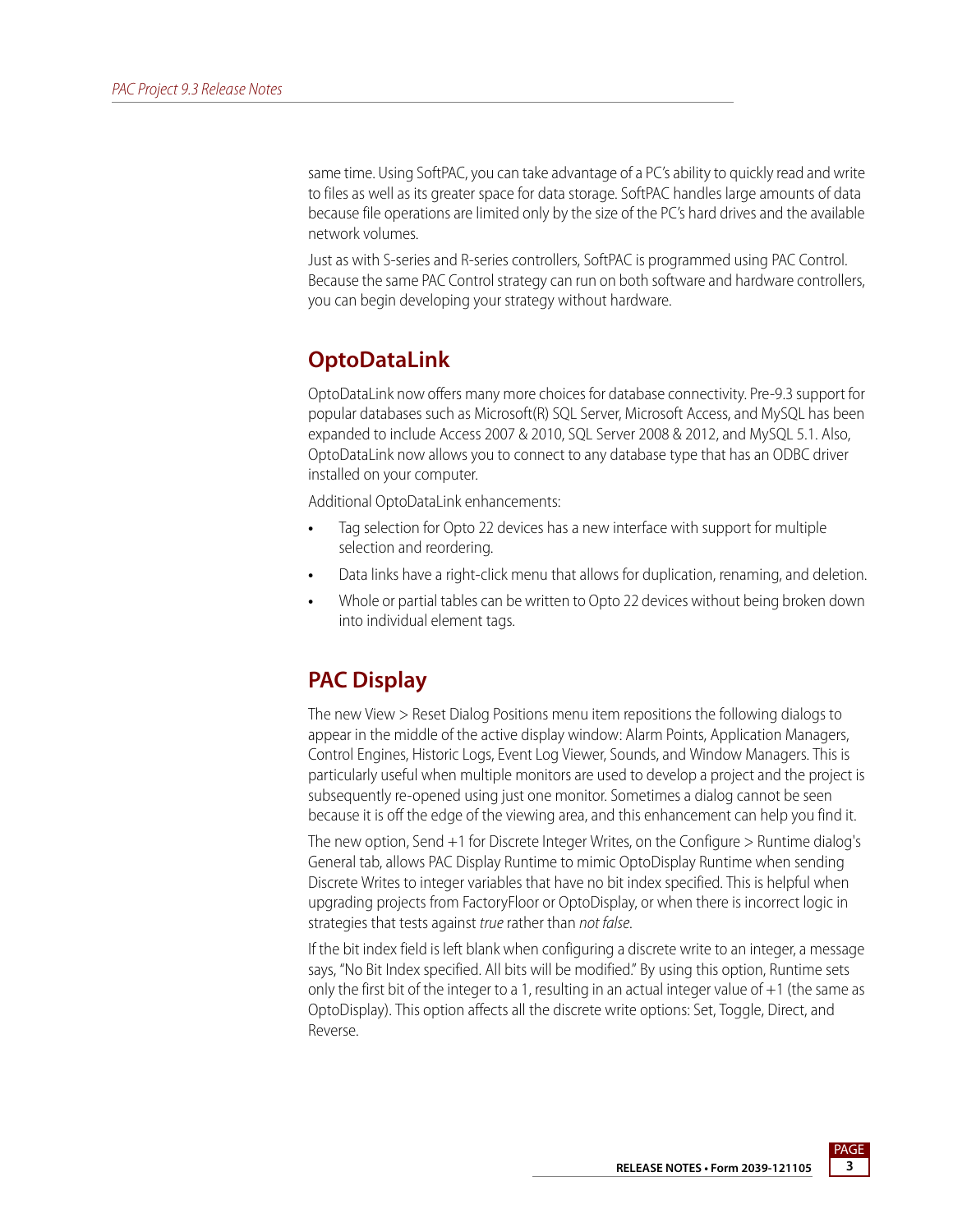### **PAC Manager**

PAC Manager has been enhanced to support the SoftPAC, the PC-based controller. Also, now you can choose to view Scratch Pad Integers as binary values, in addition to hex and decimal.

# **Bug Fixes**

For a complete list of bug fixes in the 9.3 version of PAC Project, see the PAC Project Readme file or the Readme file for individual products (PAC Control, PAC Display, and so on).

In addition, see the readme file for your control engine or brain firmware, available on our website at [www.opto22.com.](http://www.opto22.com/) To find firmware, click Support > Downloads and filter by Firmware. When you locate the firmware file for your device, in addition to downloading the firmware, click the Related Documents tab and download the readme file, too.

Here are some other useful sources of bug information on our website:

- **OptoKB Article Search**—Click the Support tab on our website and then click OptoKnowledgeBase to find articles by Article Number, Title, Text, or Product.
- **OptoSubscriptions**—Use your [my.opto22.com](http://www.opto22.com/site/myopto/my_index.aspx) account to subscribe to updates on the Knowledgebase, products, downloads, and documents.

# **Installation**

*CAUTION:* If you are upgrading to version 9.3 from a version of ioProject older than 7.0, do NOT uninstall ioProject before running the PAC Project version 9.3 installation. If you uninstall first, you will lose all configured control engines.

### <span id="page-3-0"></span>**Installation Requirements**

Here's what you need to install and run PAC Project 9.3 software:

- **•** A computer with at least the minimum processor and memory required for your version of Microsoft Windows, and Ethernet capability. Additional memory may be required for some configurations.
- **•** VGA or higher resolution monitor (Super VGA recommended). Minimum size: 800x600 with small fonts.
- **•** Mouse or other pointing device
- **•** Installed Windows printer (optional)
- **•** Microsoft Windows 7 Professional (32-bit or 64-bit), Windows Vista® Business (32-bit), or Windows XP Professional (32-bit, with Service Pack 2 or higher), Windows Server 2008 R2 (OptoOPCServer and OptoDataLink only).

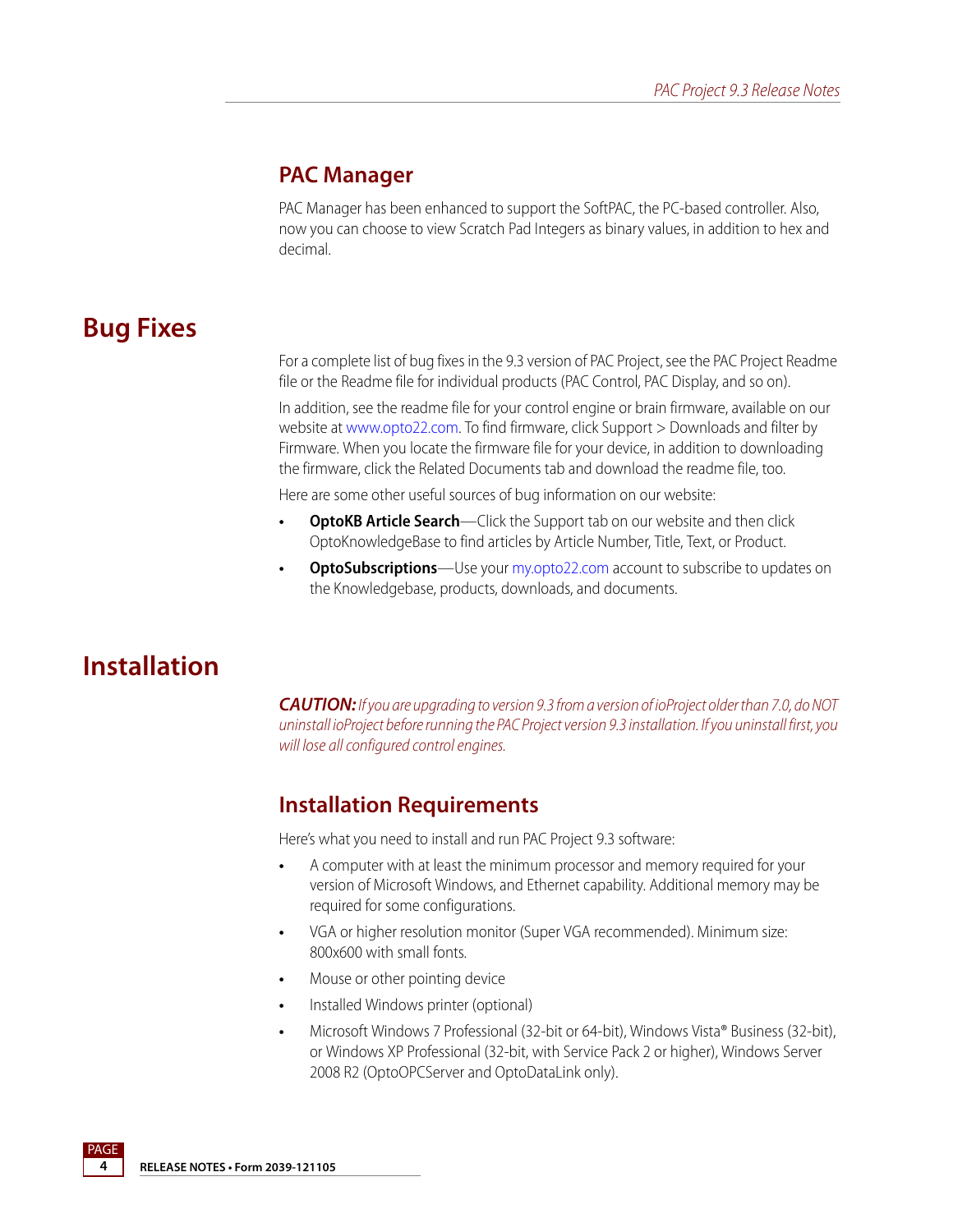NOTE: Windows Server 2008 is supported only by OptoOPCServer and OptoDataLink. Other versions of Microsoft Windows server and embedded Windows operating systems are not supported.

| <b>Application</b>       | <b>PAC Project Professional</b> | <b>PAC Project Basic</b> |
|--------------------------|---------------------------------|--------------------------|
| <b>PAC Control</b>       | 75.9 MB                         | 74.6 MB                  |
| <b>PAC Display</b>       | 90.1 MB                         | 84.9 MB                  |
| OptoOPCServer            | 16.6 MB                         | (not included)           |
| OptoDataLink             | 11.2 MB                         | (not included)           |
| SoftPAC                  | 4.3 MB                          | (not included)           |
| <b>PAC Manager</b>       | 43.0 MB                         | 43.0 MB                  |
| Tools                    | 9.4 MB                          | 9.4 MB                   |
| EtherNet/IP Configurator | 10.0 MB                         | 10.0 MB                  |
| Total                    | 260.5 MB*                       | 221.9 MB*                |

**•** Available hard disk space as shown in the following table:

\* Installing both Pro and Basic requires a total of 281 MB of hard disk space.

#### **Important Note for Windows XP Users**

Due to a Microsoft bug involving how Themes are handled in Windows XP (either with Service Pack 2 or with no Service Pack), a resource leak may eventually cause PAC Project applications to crash.

To resolve this problem, install Windows XP Service Pack 3. Or, you can set the Windows XP Desktop Theme to Windows Classic. For more information, see Opto 2[2 KB49838](http://www.opto22.com/site/documents/viewarticle.aspx?aid=1107), an OptoKnowledgeBase article on our website. Either click on the link here or search in the OptoKnowledgeBase on the article number, KB49838, including the KB without any spaces.

### **Important Notes on Firmware**

Firmware version 9.3 is not available for the initial release of PAC Project 9.3. Until then use version 9.2, which is fully compatible with PAC Project 9.3. You can obtain firmware version 9.2 from our website, [www.opto22.com](http://www.opto22.com). To find this firmware, click the Support tab, click Downloads, filter by Firmware, and enter the part number for your controller or brain in the search field. Look for "9.2" in the firmware filename, and choose the firmware file for your hardware. Opto 22 hardware is shipped with the most recent firmware, but you should check the website for additional updates that may be available.

For details on the features each firmware version includes, see the firmware README file for your device. To find the Readme, go to [www.opto22.com](http://www.opto22.com) and search on the PAC's or brain's part number. When you get to the product page, look under the Documents tab for the Readme. The Readme can also be found under the Related Documents tab on the firmware download page.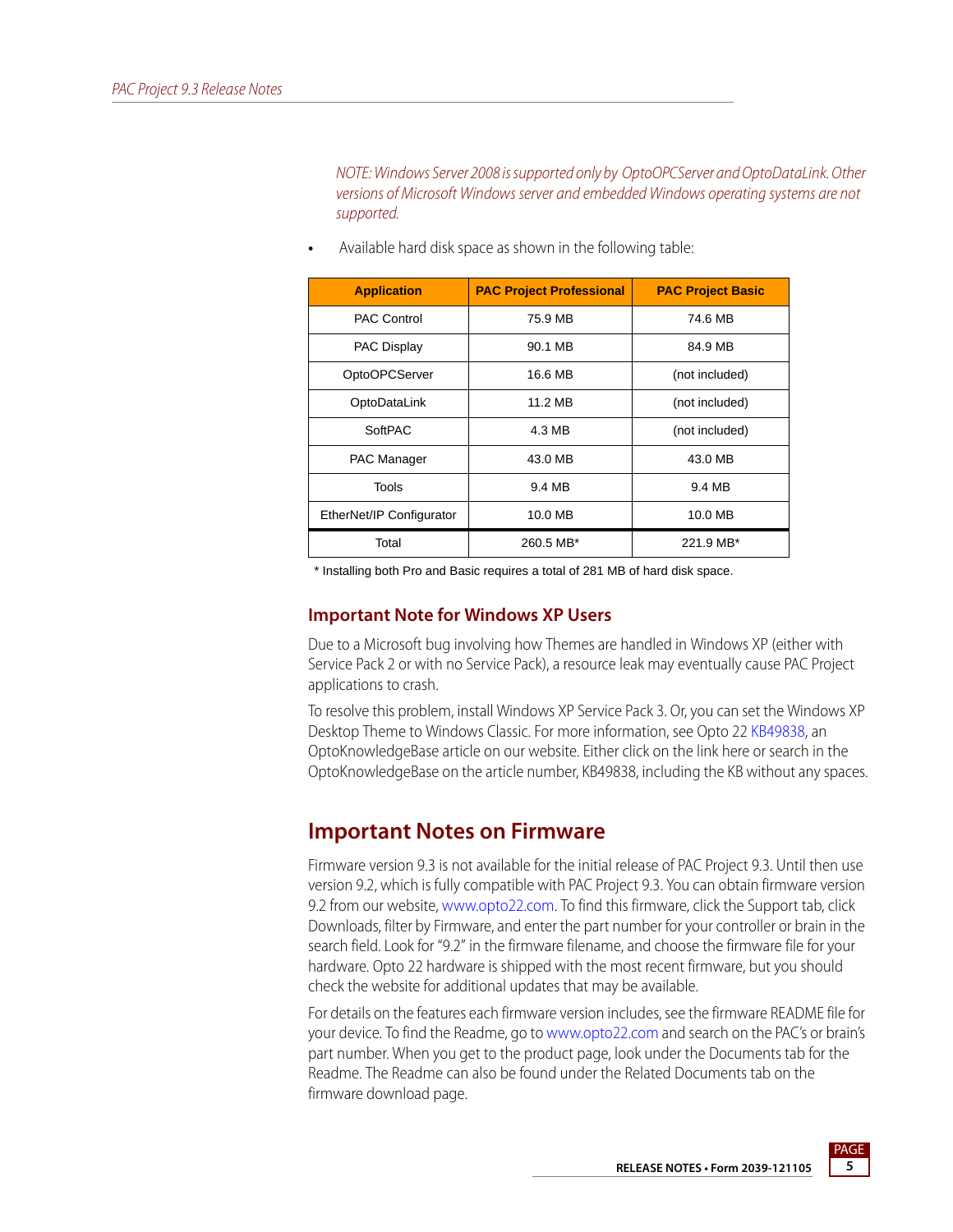NOTE: If you are using a SNAP-LCE or Ultimate controller, do not upgrade to PAC Project 9.3. Instead, use either PAC Project 8.0 or ioProject. In order to use these controllers with PAC Project 8.0, use controller firmware version 7.2 and Ethernet brain firmware version 7.0 or newer. If you want to use PAC Project software version 8.1 or newer, you must use SNAP PAC controllers instead.

For additional compatibility information, see form 1693, the Legacy and Current Product Comparison and Compatibility Charts. To obtain this form, go to the Opto 22 website, [www.opto22.com](http://www.opto22.com), and search on the form number, 1693.

### **PAC Project Examples Location**

Starting in PAC Project version 9.1, and in order to comply with Microsoft's rules regarding directory structure, we placed all PAC Project application examples in a new location on your hard drive. You'll find PAC Project 9.3 examples here:

- **•** For Windows 7 or Vista—C:\Users\Public\Public Documents\Opto 22\PAC Project 9.3
- **•** For Windows XP—C:\Documents and Settings\All Users\Shared Documents\Opto 22\PAC Project 9.3

### <span id="page-5-0"></span>**For Help**

If you have any difficulty using software, documents, or firmware, contact Opto 22 Product Support by email or phone:

| <b>Phone:</b>    | 800-TEK-OPTO<br>$(800 - 835 - 6786)$<br>951-695-3080<br>(Hours are Monday<br>through Friday,<br>7 a.m. to 5 p.m. Pacific<br>Time) | NOTE: Email messages and phone<br>calls to Opto 22 Product Support<br>are grouped together and<br>answered in the order received. |
|------------------|-----------------------------------------------------------------------------------------------------------------------------------|-----------------------------------------------------------------------------------------------------------------------------------|
| Fax:             | 951-695-3017                                                                                                                      |                                                                                                                                   |
| Email:           | support@opto22.com                                                                                                                |                                                                                                                                   |
| Opto 22 website: | www.opto22.com                                                                                                                    |                                                                                                                                   |

In addition, the OptoKnowledgeBase (OptoKB) provides the latest information on support issues and workarounds. Visit [www.opto22.com](http://www.opto22.com) and click on the Support tab and then click on OptoKnowledgeBase for more information.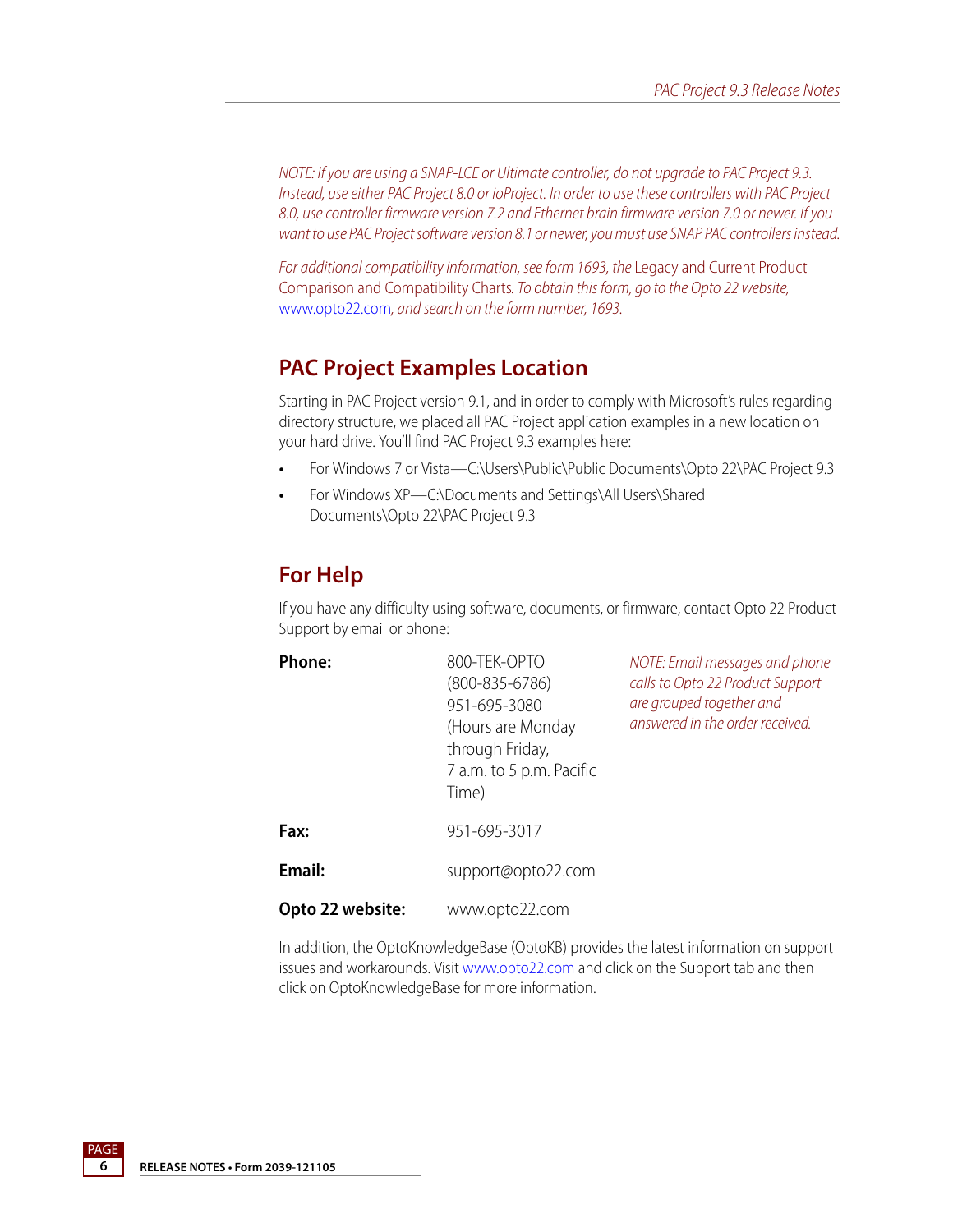## **Sign Up for My.Opto 22**

We recommend signing up at [My.Opto22](http://www.opto22.com/site/myopto/my_login.aspx) to receive news about Opto 22 products. With a My.Opto22 account you can receive notification of software and firmware upgrades and new or revised documentation such as data sheets, OptoKB articles, and white papers.

#### **Get Tech Tips and Find Out about New Products with OptoNews**

An email newsletter that comes to you once every two weeks, OptoNews gives you tech tips plus news about new products, videos, and training. Sign up through your My.Opto22 account or on the [OptoNews subscription page](http://www.opto22.com/site/register/optonews_subscribe.aspx).

#### **Checking for Updates Manually**

To manually check for new releases or patches for your Opto 22 software, firmware, or documentation, go to the Support > Downloads section of the Opto 22 website.